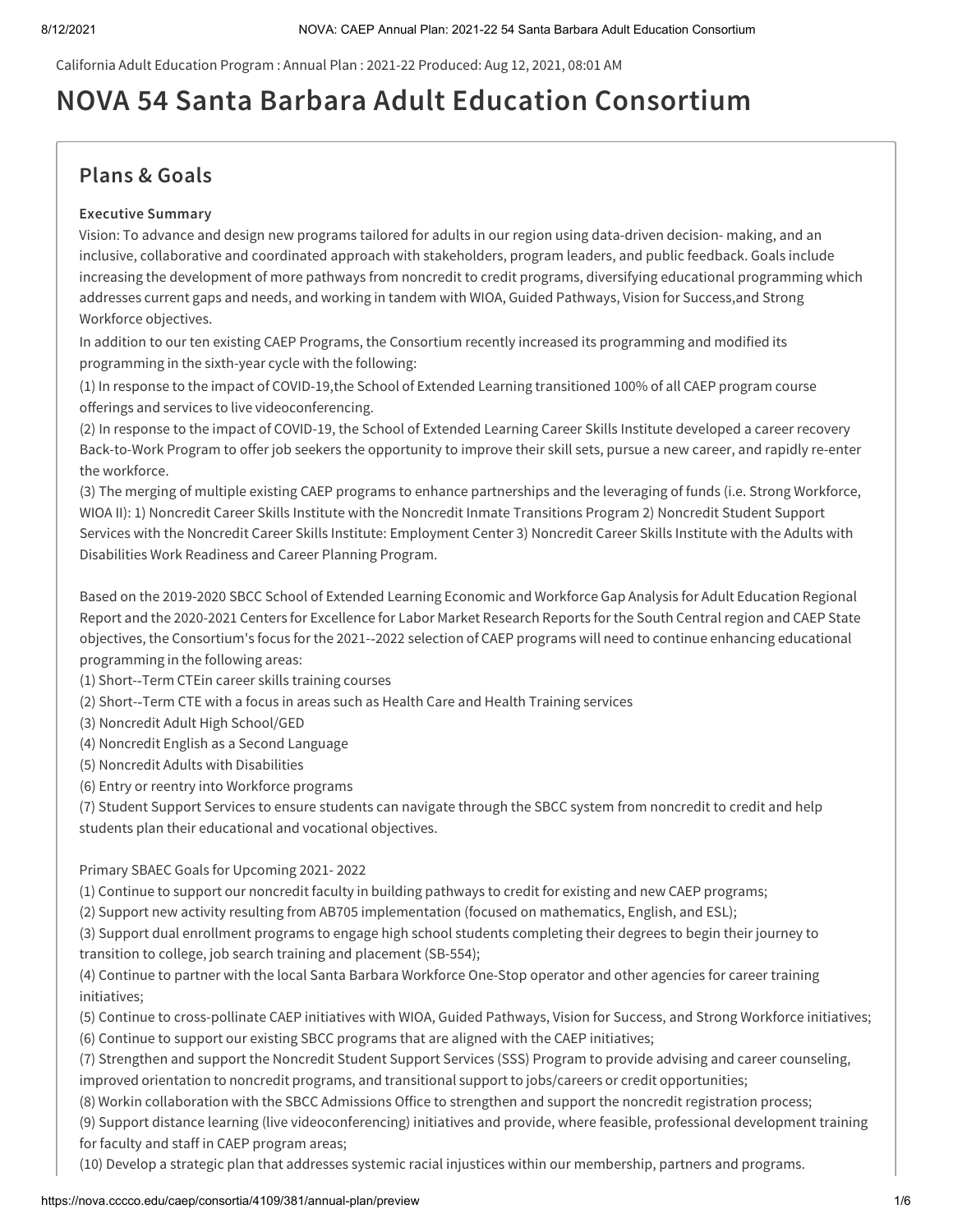#### 8/12/2021 NOVA: CAEP Annual Plan: 2021-22 54 Santa Barbara Adult Education Consortium

(11) Collaborate with local Workforce to increase Adult Learner support systems (housing, foodbank resources, and public assistance programs);

(12) Develop a Noncredit Data Collection task force/workgroup that is committed to the collection of accurate data and analytics for all CAEP programs and services;

(13) Address newly added CAEP State Priorities: Equity, Leadership, Learner Transition, Marketing, Program Development Curriculum/Classroom, Program Evaluation, and Technology & Distance Learning;

(14) Extend programming and services in all of Santa Barbara south county with an emphasis in Carpinteria and Goleta

### **Regional Planning Overview**

Our Consortium supports educational programs that can be integrated into the regional initiatives and/or part of the regional conversation. The SBAE Chair is actively engaged with the South Central Coast Regional Consortium, and the Executive Director of the Workforce Development Board is a SBAE Consortium member. This helps us stay regionally connected and collaborative. The South Central Coast Regional Consortium Director also participates in our Public Meetings and provides feedback on our CAEP plans. The strategy to incorporate the three-year planning work into our public meeting process, during the six-months prior to submission is a useful mechanism for feedback from the public, SBCC students, faculty and administrators, and other community-based partners. The Consortium will continue refining regional programs and services for students in alignment with Statewide initiatives and federally funding initiatives. To ensure each CAEP Program and Partner successfully stays on track and implement their program's plans, the Consortium requires each program to complete quarterly reports which include timelines for expenditures, programmatic benchmarks, and efforts in transitioning students to credit courses or employment. This strategy has been in place for the past four grant cycles and has yielded effective results.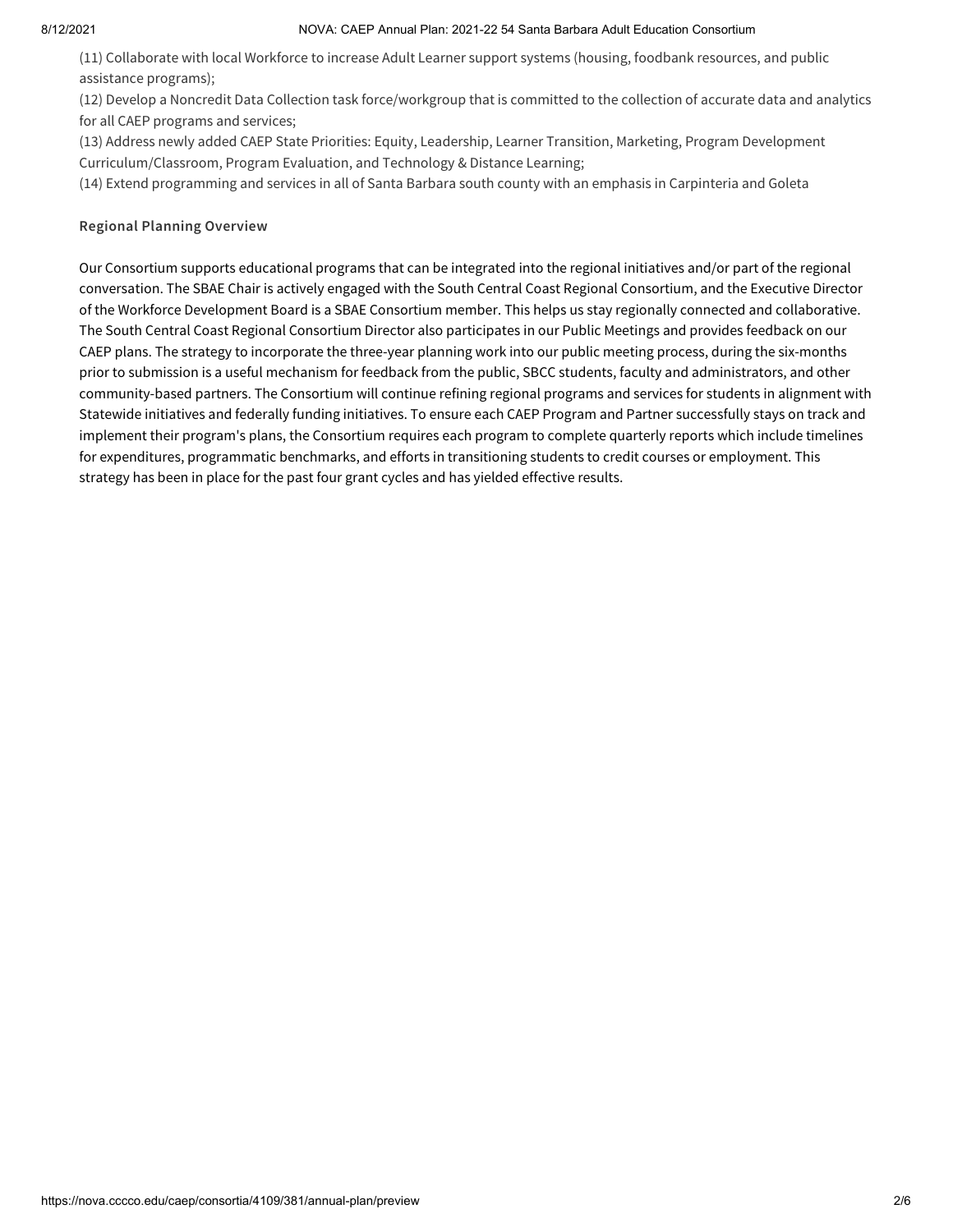# **Meeting Regional**

# **NeedsRegional Need**

### **#1**

### **Gaps in Service / Regional Needs**

Professional Development Certificates (Employability Skills): Technology and Health Sectors

### **How do you know? What resources did you use to identify these gaps?**

We engaged a researcher to conduct an Economic and Workforce Gap Analysis for Adult Education students in our region. The results of the research were that employers deemed the above-referenced gaps as most desirable skills to be competitive in securing employment, particularly in the areas in the North and Central sub-regions of the county where more employers and entry-level job seekers are found.

### **How will you measure effectiveness / progress towards meeting this need?**

Success will be measured by the creation of Career-specific certificates as well as the number of students completing these courses and certificates. Effectiveness will also be measured on how many are utilizing the newly established CAEP Career Recovery Program designed for those recently unemployed due to COVID-19.

# **Gaps In Service**

# **New Strategies**

### **Strategy #1**

Professional Development Certificates (Employability Skills): Technology and Health Sectors How do you know? What resources did you use to identify these gaps? We engaged a researcher to conduct an Economic and Workforce Gap Analysis for Adult Education students in our region. The results of the research were that employers deemed the above-referenced gaps as most desirable skills to be competitive in securing employment, particularly in the areas in the North and Central sub-regions of the county where more employers and entry-level job seekers are found. How will you measure effectiveness/ progress towards meeting this need? Success will be measured by the creation of Career-specific certificates as well as the number of students completing these courses and certificates. Effectiveness will also be measured on how many are utilizing the newly established CAEP Career Recovery Program designed for those recently unemployed due to COVID-19.

### **Strategy #2**

Improve pathways from noncredit to credit programs. How do you know? What resources did you use to identify these gaps? This gap was identified based on ongoing SBCC noncredit and credit faculty, students, and staff feedback, as well as the researcher who was employed to do an Economic and Workforce Gap Analysis for Adult Education students in our region. The results of the gap analysis were that employers deemed that clearer educational pathways were needed in the areas of Construction, Culinary, Technology, and Healthcare careers. How will you measure effectiveness/ progress towards meeting this need? Effectiveness will be measured by building upon and enhancing existing noncredit SBCC programs and certificates and developing more introductory courses in these cutting-edge fields that lead to credit programs.

#### **Strategy #3**

Data collection from external partners and entities. How do you know? What resources did you use to identify these gaps? The MIS, CASAS, TopsPro data that currently exists does not offer an accurate picture of our data. How will you measure effectiveness/ progress towards meeting this need? The Consortium will establish a Noncredit Data Collection workgroup for all SBAE Partners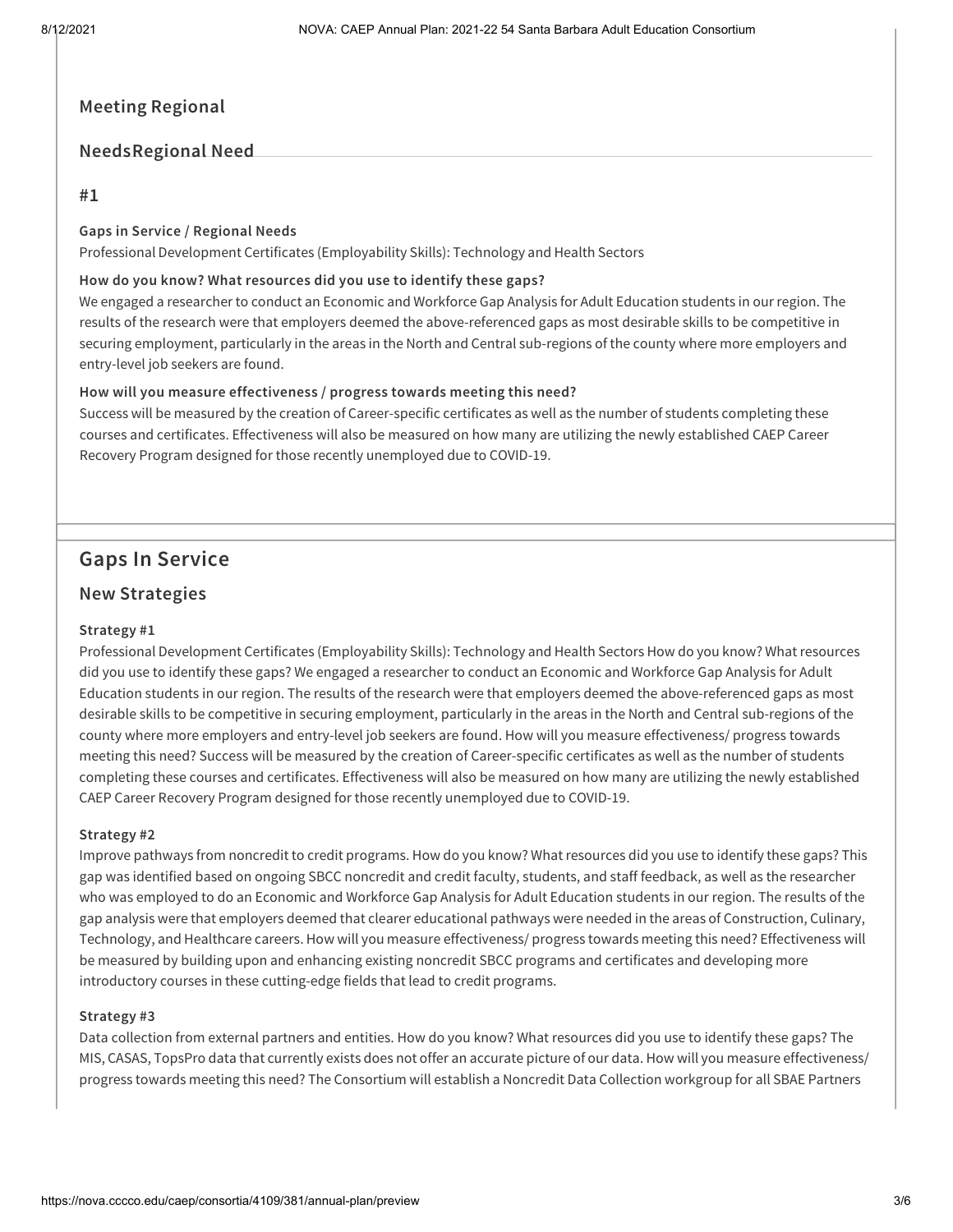and Programs and will include the SBCC Office of Institutional Research and the SBCC Admissions Office to help calibrate our CAEP/ WIOA / CASAS/ TopsPro data points. Data from our external partners and entities will also be collected.

### **Strategy #4**

Job Placement Assistance. How do you know? What resources did you use to identify these gaps? An Employment Center for job placement, internships, and /or apprenticeships for noncredit students does not exist. How will you measure effectiveness/ progress towards meeting this need? In 2019, the Consortium implemented the first phase of a program of this nature with the creation of the first noncredit SBCC Community Education Center Study-to -Work CAEP Program. Progress will continue into phase II of the Study-to-Work program, which will include the development for the eventual plans for an SBCC noncredit Employment Center. It will be fully integrated into our existing CAEP program and external Partner and Entity programming. Effectiveness will be measured by 1) the collection of the number of students receiving referrals from SBCC to an outside partner; 2) The collection of data from our external partners providing these services that show how many students have been served with job placement assistance; 3) Integration of the local Workforce referral system with current CAEP programs.

### **Strategy #5**

The need to support efforts resulting from the new AB705 legislation. How do you know? What resources did you use to identify these gaps? We are working with our credit partners to identify specific needs that noncredit programming can fill. Noncredit guidelines are currently underway both at the local and State level. How will you measure effectiveness/ progress towards meeting this need? The number of courses developed to support AB705. Eventually, the total number of students served by supportive noncredit courses.

### **Strategy #6**

Noncredit Student Support Services in Carpinteria, specifically for currently enrolled high school students seeking transition into SBCC credit programs and/or noncredit certificate programs. How do you know? What resources did you use to identify these gaps? At present the noncredit Student Support Services program needs to extend its services to this region. Both the 2019 BW Research Partnership study on the local Economic and Workforce Gap Analysis for Adult Education Students and Carpinteria school district representative have outlined the need for these services. How will you measure effectiveness/ progress towards meeting this need? The number of referrals to the noncredit or credit programs.

#### **Strategy #7**

A comprehensive Adult Learner support systems and services referral system. How do you know? What resources did you use to identify these gaps? There is no formal referral system within the noncredit Student Support Services program and the SBCC Community Education Center; only the leveraging of partnerships. How will you measure effectiveness/ progress towards meeting this need? The establishment of a comprehensive community resource listing of services that includes housing, foodbank resources, and public assistance programs that complement existing Workforce and Social Services resource directories. It will be used by SBCC staff members in the noncredit Student Support Services program and be part of the School of Extended Learning marketing initiative in aiding our adult learners.

#### **Strategy #8**

A comprehensive Consortium plan that addresses systemic racial injustices. How do you know? What resources did you use to identify these gaps? It does not exist. How will you measure effectiveness/ progress towards meeting this need? The development of a Consortium-focused resolution which consists of achievable action items and one that complements both the local district's resolution and the CCCCO's call to action.

#### **Strategy #9**

a) Distance and online learning for students; b) Professional development for instructors to teach in a distance or online learning format; c) Information for collecting distance learning hours and data collection. How do you know? What resources did you use to identify these gaps? a) While all existing CAEP existing programs have fully transitioned to online learning and services, there is no formal protocol or metric in place that ensures that hardware and online resources are reaching the marginalized populations in our community. Online learning is new to the SBCC School of Extended Learning and program offerings. b) Professional development in distance or online learning training is offered through the SBCC credit campus, however, there is continued demand by noncredit instructors and CAEP partners to increase training in this area beyond the basic skills level. c) There has been a need for effective data collection and collecting data under distance learning has become a greater challenge. How will you measure effectiveness/ progress towards meeting this need? a) Effectiveness will be measured by student and instructor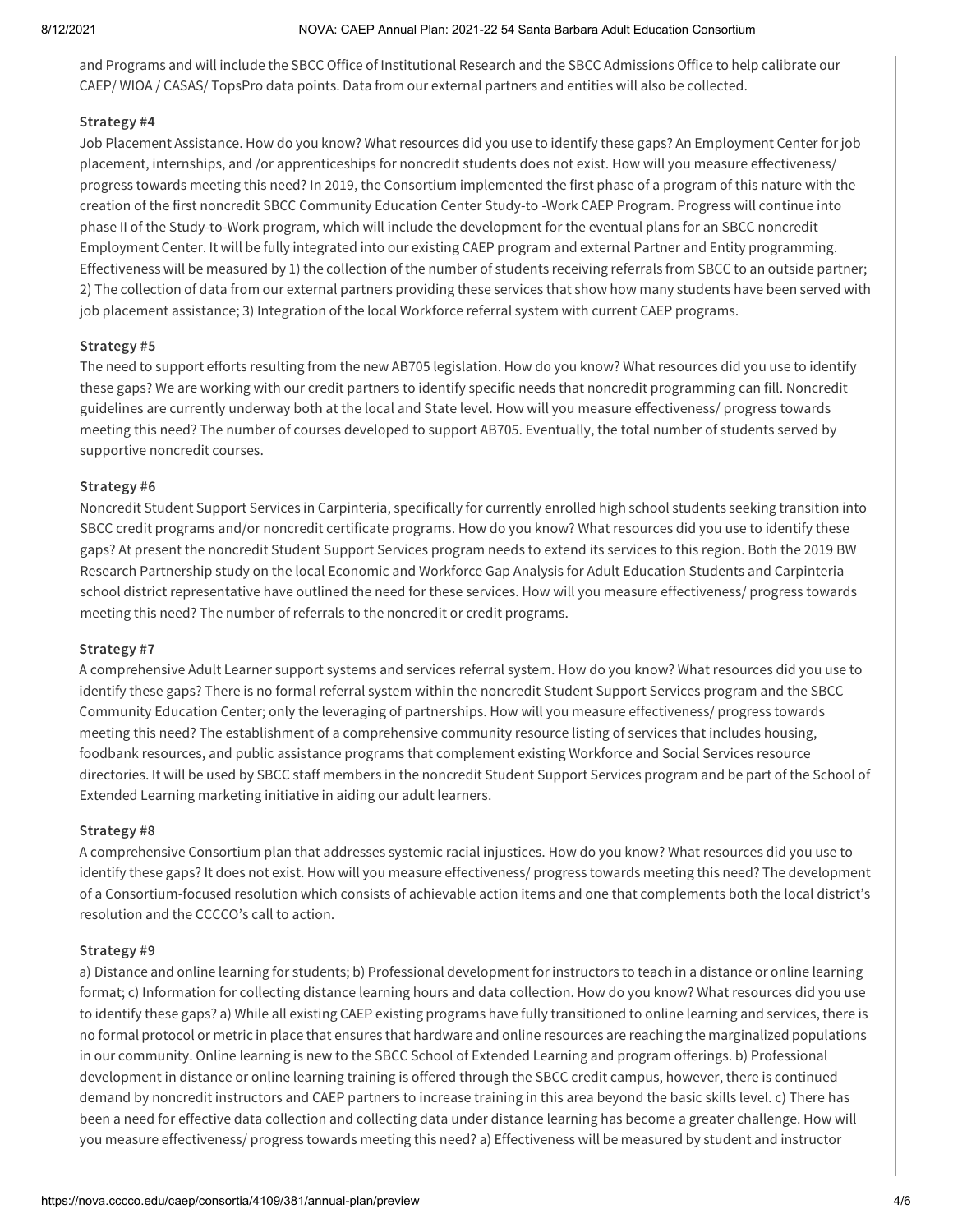feedback on usability and increased skill level. b) Progress towards meeting this need will be measured by data collection accuracy in student enrollments and learning hours.

# **Seamless Transitions**

# **New Strategies**

### **Strategy #1**

Job Placement Assistance. An Employment Center for job placement, internships, and /or apprenticeships for noncredit students is currently underway. Founded by the Career Skills Institute in Fall 2020 its goal is to assist adult learners in securing employment. It will be fully integrated into our existing CAEP program and external Partner and Entity programming. Effectiveness will be measured by 1) the collection of the number of students receiving referrals from SBCC to an outside partner; 2) The collection of data from our external partners providing these services that show how many students have been served with job placement assistance; 3) Integration of the local Workforce referral system with current CAEP programs.

### **Strategy #2**

Provide Noncredit Student Support Services in Carpinteria, specifically for currently enrolled high school students seeking transition into SBCC credit programs and/or noncredit certificate programs. At present the noncredit Student Support Services program needs to extend its services to this region. Both the 2019 BW Research Partnership study on the local Economic and Workforce Gap Analysis for Adult Education Students and Carpinteria school district representative have outlined the need for these services. How will you measure effectiveness/ progress towards meeting this need? The number of referrals to the noncredit or credit programs.

### **Strategy #3**

A comprehensive Adult Learner support systems and services referral system. There is no formal referral system within the noncredit Student Support Services program and the SBCC Community Education Center; only the leveraging of partnerships. How will you measure effectiveness/ progress towards meeting this need? The establishment of a comprehensive community resource listing of services that includes housing, foodbank resources, and public assistance programs that complement existing Workforce and Social Services resource directories. It will be used by SBCC staff members in the noncredit Student Support Services program and be part of the School of Extended Learning marketing initiative in aiding our adult learners.

# **Student Acceleration**

### **New Strategies**

### **Strategy #1**

Accelerate Completion and Retention. Our Adult High School, ESL, Career Skills Institute, and Inmate programs are supported by CAEP to implement acceleration options for students, either through a pedagogical and curriculum approach, or through course scheduling strategies. For example, we offer open entry/open exit options for some programs. The faculty is continuing to address an accelerated option and other motivations to keep students engaged for longer, to improve their accelerated completion of either the GED or a diploma, and improve retention.

### **Strategy #2**

Improve Basic Skills for English Language Learners. Our noncredit English as a Second Language program is supported by CAEP to revise curriculum, with an emphasis on vocational opportunities, and is working to support vocational programs with topic based English Language skills. These initiatives will work toward accelerating student completion of not only the ESL program but also other vocational certificate offerings. Additionally,the Santa Barbara Public Library CAEP Pre-English Program leverages resources to accelerate completion.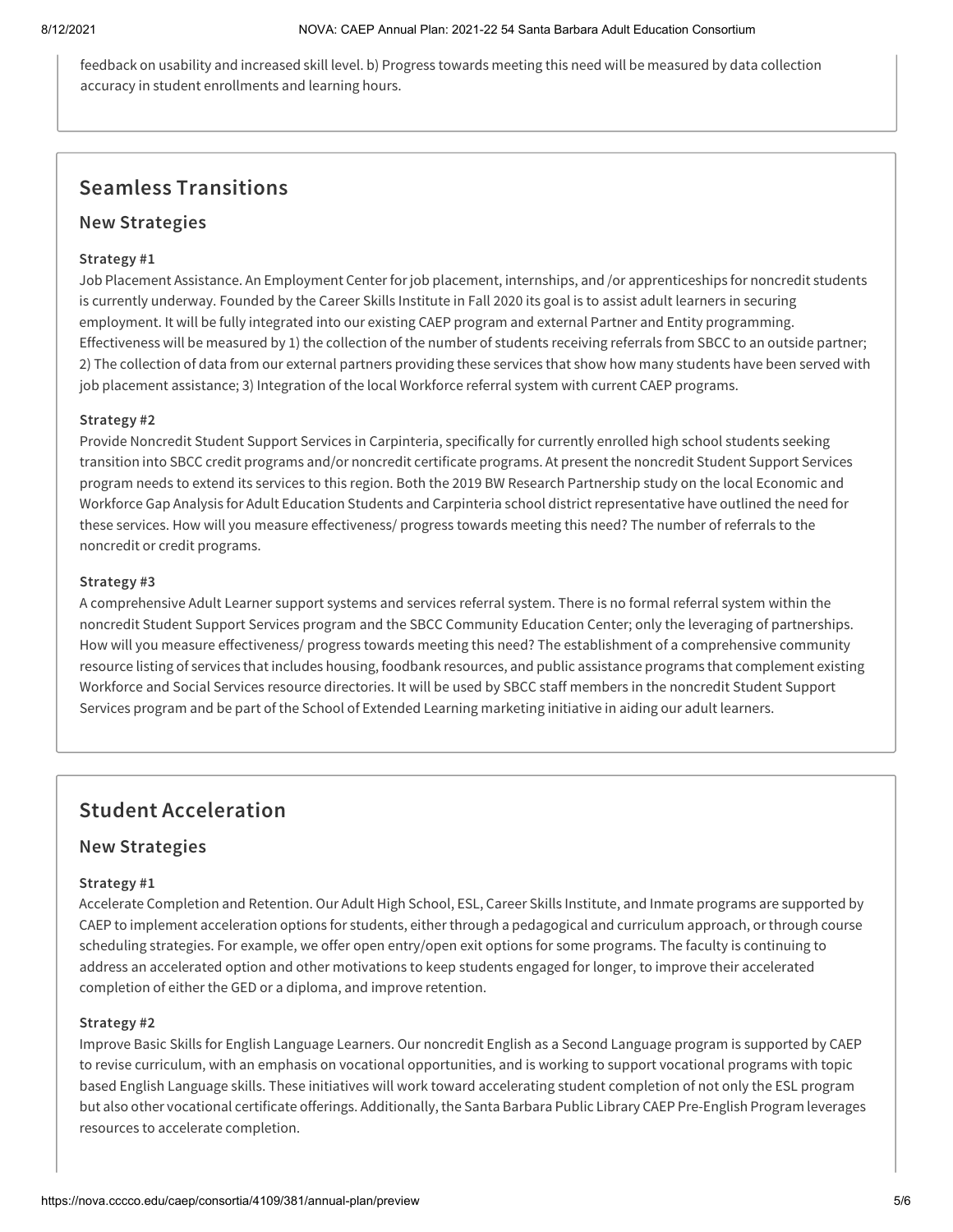### **Strategy #3**

In 2020, the noncredit SBCC Student Support Services (SSS) completed Phase I of acquiring and utilizing new and current database platforms (i.e. Starfish) currently used by the SBCC credit campus in order to enhance a smoother transition and acceleration into the credit program. While Phase I included staff training to utilize this platform, Phase II will include expanding this platform to noncredit faculty to become fully interactive and integrated with the SBCC credit campus. It will also be used to analyze SSS reports to guide Consortium programming efforts.

# **Professional Development**

# **New Strategies**

### **Strategy #1**

Synchronous Learning with a focus on live videoconferencing professional development for program faculty and leaders. Program Leaders and Program faculty and classroom aids will attend professional development training and conferences such as CASAS training, California Workforce Association, and California Chancellor's Office conferences such as CCCAOE, in addition to any required CAEP training and webinars.

### **Strategy #2**

Diversity and Antiracism Training. A focus has been placed on diversity and antiracism training to better teach and serve marginalized populations. Trainings will include Immigration Forums, expert-led Diversity, and Antiracism Workshops, and pedagogical revisions to address diversity gaps in existing curriculum.

# **Leveraging Resources**

### **New Strategies**

### **Strategy #1**

Leverage resources to improve job placement assistance. We have leveraged the local Santa Barbara Workforce One-Stop, the County of Santa Barbara, and other external partners for job placement and internship assistance. More specifically, the Workforce and Career Skills Institute have plans to braid funding to service adults currently incarcerated to attain employment via a Department of Labor grant awarded to the local Workforce. SBCC continues to have an active presence inside the One-Stop operator by offering SBCC Career Skills Institute courses at their location.

### **Strategy #2**

We continue to leverage the resources of all of our externally funded partners (County of Santa Barbara, Workforce Development Board, Department of Rehabilitation, Santa Barbara Public Library, Goleta Valley Library, UCP, EqualiTech, etc.) and are continuing to work this upcoming year to integrate all external partnerships in a co-branded marketing effort to improve program awareness.

# **Fiscal Management**

A narrative justifying how the planned allocations are consistent with the annual adult education plan which is based **on yourCAEP 3-year plan.**

The overarching goals of our Consortium's three-year plan are to provide excellence in adult education programming in order to accelerate transitions to transfer or career success. In addition, we continue to set these specific annual goals: 1) Continue to support our noncredit faculty in building bridges to credit for existing and new CAEP programs; 2) Continue to fill gaps in areas